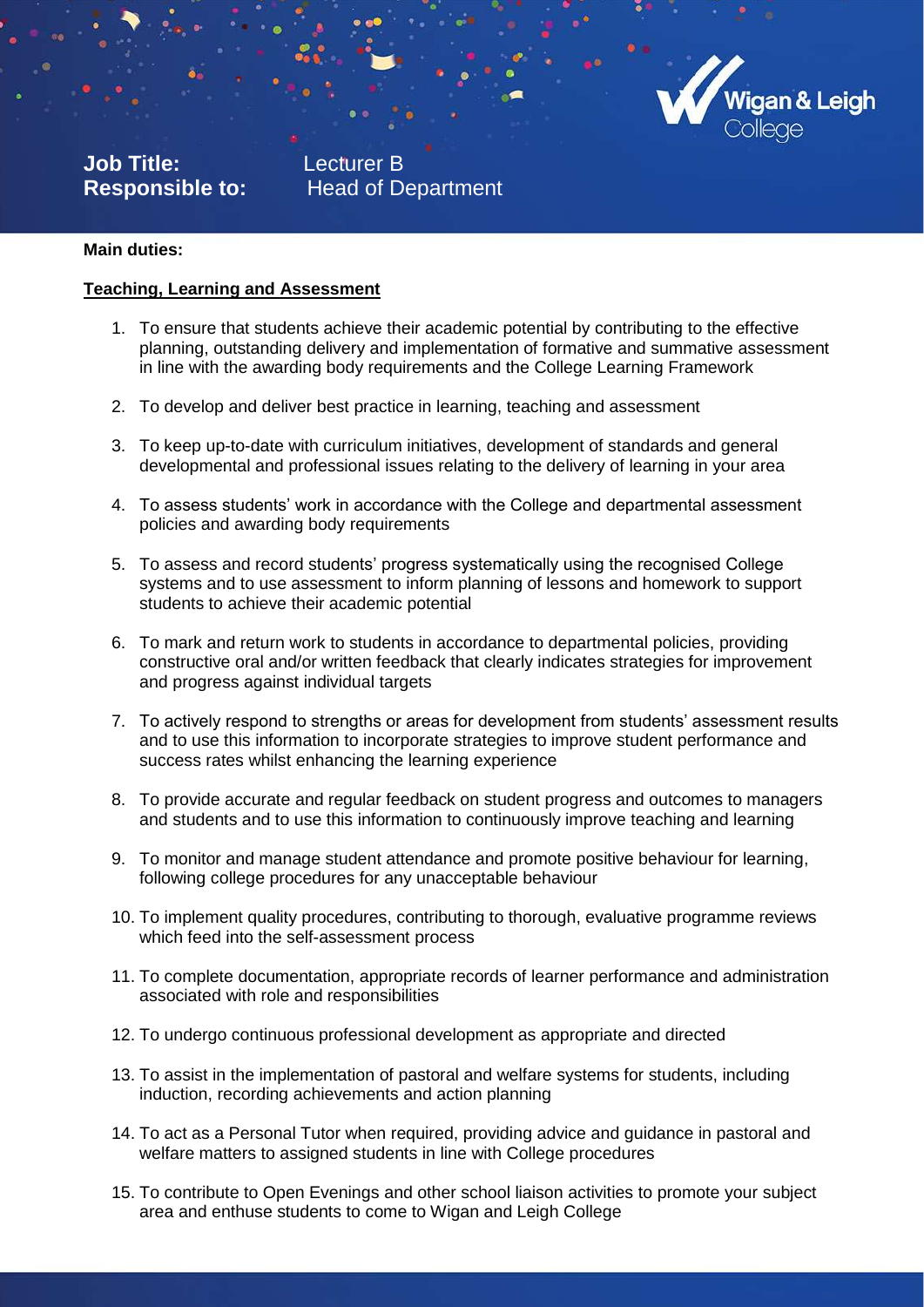16. To undertake course co-ordination as required

# **Other Responsibilities:**

- 17. To uphold College policies and procedures, promoting those specifically applicable to this area of work, including Equality & Diversity and to work actively to create an ethos that promotes equality, celebrates cultural and academic diversity and ensures the inclusion of students of all abilities, including those with special educational needs
- 18. To comply with Health & Safety policies and procedures and attend training as requested
- 19. To comply with the college's own safeguarding policy and practices and attend training as requested
- 20. To keep up to date, so far as necessary, for the efficient executing of the job, with new legislation, procedures and techniques and attend relevant mandatory training
- 21. To attend CPD activities at the College and actively contribute to sessions, sharing best practice and openly learning from colleagues outstanding practice
- 22. To be conversant with and participate in activities and developments at college, regional and national level which are relevant to the post
- 23. To present and promote an appropriate public image in representing the college
- 24. To work flexibly as directed by the line manager
- 25. To travel as required for the role and to work flexibly outside of normal office hours in line with business need
- 26. To undertake any other duties as may reasonably be required commensurate with the post

# **Lecturer B Duties**

- 1. To contribute to the organisation of designated subjects/courses or parts of subjects/courses as required by the Head of Department (course tutor duties).
- 2. To assist in the communication and implementation of College policies and procedures.
- 3. To contribute to the Departments Self-Assessment Review and implement the agreed action plan.
- 4. To attend course/subject/team /College meetings as directed.
- 5. To contribute to special events when required eg) inspections, prize giving, open events, productions.
- 6. To interview prospective students as required by the Head of Department.
- 7. To lead the organisation of complex/significant subjects/courses.
- 8. To maintain good relationships with relevant professional agencies and with awarding bodies to ensure the relevance of the teaching duties.
- 9. To participate in curriculum reviews, innovation and change in response to College or external demands.
- 10. To support the Head of Department to lead and contribute to curriculum innovation, development and implementation.
- 11. To comply with the requirements of the quality assurance procedures related to the designated subjects/courses and the cross College quality procedures.
- 12. To produce the course review and evaluation documentation for the courses delivered/responsible for when directed by the Head of Department.
- 13. To contribute to the marketing activities within the designated subjects/courses e.g. preparation of publicity materials, attendance at Open Evenings and sampling.
- 14. To assist in the development of the effective subject/vocational links with Partnership schools, employers and other external agencies.
- 15. To support the admissions process for students as required by the Head of Department.